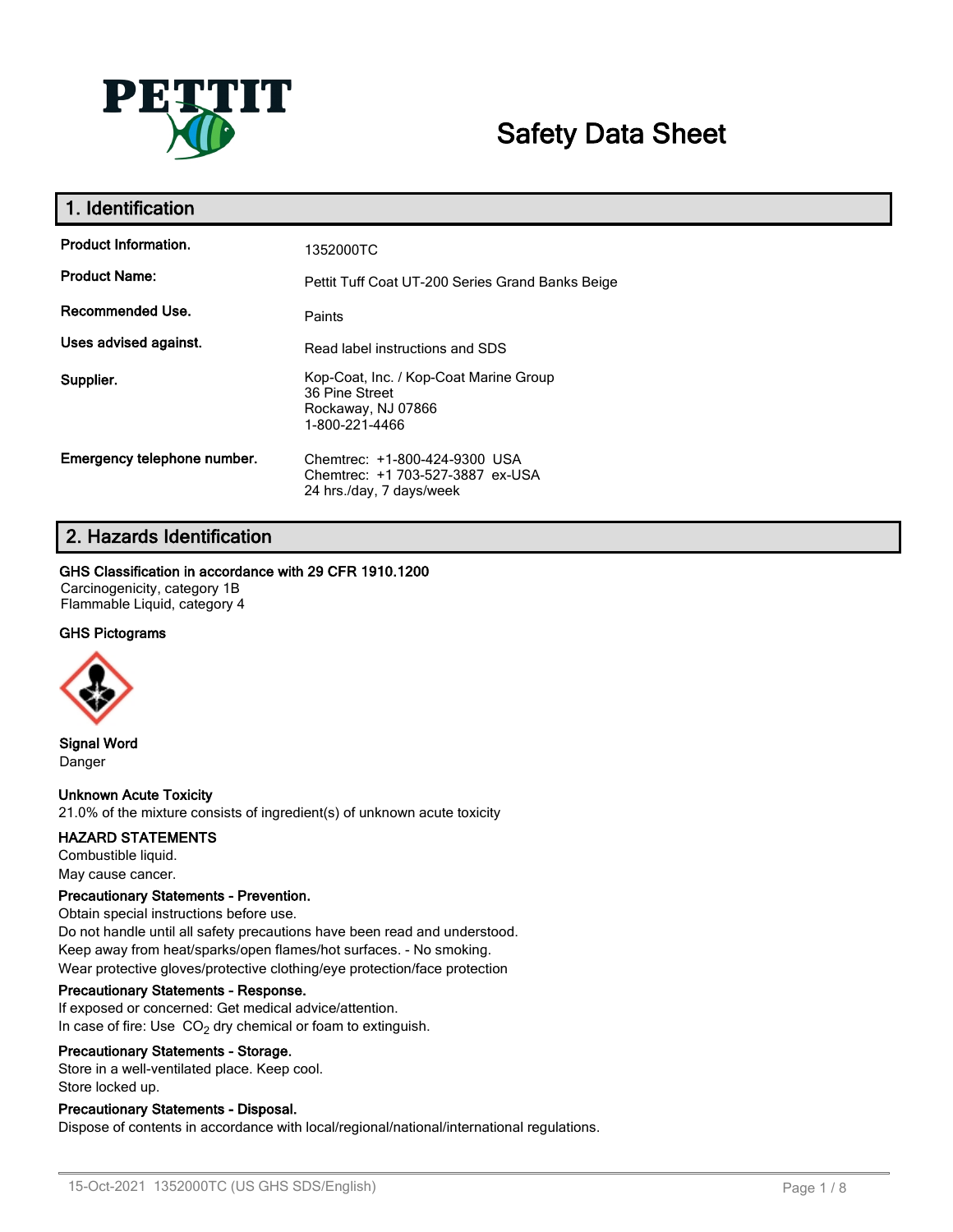### **3. Composition/Information on Ingredients**

| <b>Chemical Name</b>                         | CAS-No.    | <u>Wt. %</u> |
|----------------------------------------------|------------|--------------|
| Calcium carbonate (Limestone)                | 1317-65-3  | $10 - 25$    |
| Titanium dioxide                             | 13463-67-7 | $2.5 - 10$   |
| Hydrotreated aliphatic petroleum distillates | 64742-52-5 | $2.5 - 10$   |
| Diethylene glycol monoethyl ether            | 111-90-0   | $2.5 - 10$   |
| Talc                                         | 14807-96-6 | $0.1 - 1.0$  |
| Zinc oxide                                   | 1314-13-2  | $0.1 - 1.0$  |
| Triethylamine                                | 121-44-8   | $0.1 - 1.0$  |
| Ammonium hydroxide                           | 1336-21-6  | $0.1 - 1.0$  |

The exact percentage (concentration) of composition has been withheld as a trade secret.

### **4. First-aid Measures**

### **Description of first-aid measures.**

### **General advice.**

Move victim to a safe isolated area. When symptoms persist or in all cases of doubt seek medical advice. Call a poison control center or doctor for treatment advice.

### **Inhalation.**

Move to fresh air. Apply artificial respiration if victim is not breathing. Call a poison control center or doctor for treatment advice.

#### **Skin contact.**

Wash off immediately with soap and plenty of water. Remove all contaminated clothes and shoes. Remove and wash contaminated clothing before re-use. Call a poison control center or doctor for treatment advice.

### **Eye contact.**

Immediately flush with plenty of water. After initial flushing, remove any contact lenses and continue flushing for at least 15 minutes. Call a poison control center or doctor for treatment advice.

#### **Ingestion.**

Do not induce vomiting unless directed to do so by a physician or poison control center. Never give anything by mouth to an unconscious person. If swallowed, call a poison control center or doctor immediately.

#### **Symptoms.**

See Section 2 and Section 11, Toxicological effects for description of potential symptoms.

### **Notes to physician.**

Treat symptomatically.

### **5. Fire-fighting Measures**

### **Extinguishing media.**

### **Suitable extinguishing media.**

Use:. Dry powder. Alcohol-resistant foam. Carbon dioxide (CO<sub>2</sub>). Water may be used to cool and prevent the rupture of containers that are exposed to the heat from a fire.

#### **Extinguishing media which shall not be used for safety reasons.**

Water may be unsuitable for extinguishing fires.

### **Special hazards arising from the substance or mixture.**

Vapors may travel to areas away from work site before igniting/flashing back to vapor source. Thermal decomposition can lead to release of irritating and toxic gases and vapors. Most vapors are heavier than air. Vapors may spread along ground and collect in low or confined areas (sewers, basements, tanks). Vapors may travel to source of ignition and flash back. Air/vapor mixtures may explode when ignited. Containers may explode when heated.

### **Advice for firefighters.**

Evacuate personnel to safe areas.As in any fire, wear self-contained breathing apparatus pressure-demand, MSHA/NIOSH (approved or equivalent) and full protective gear.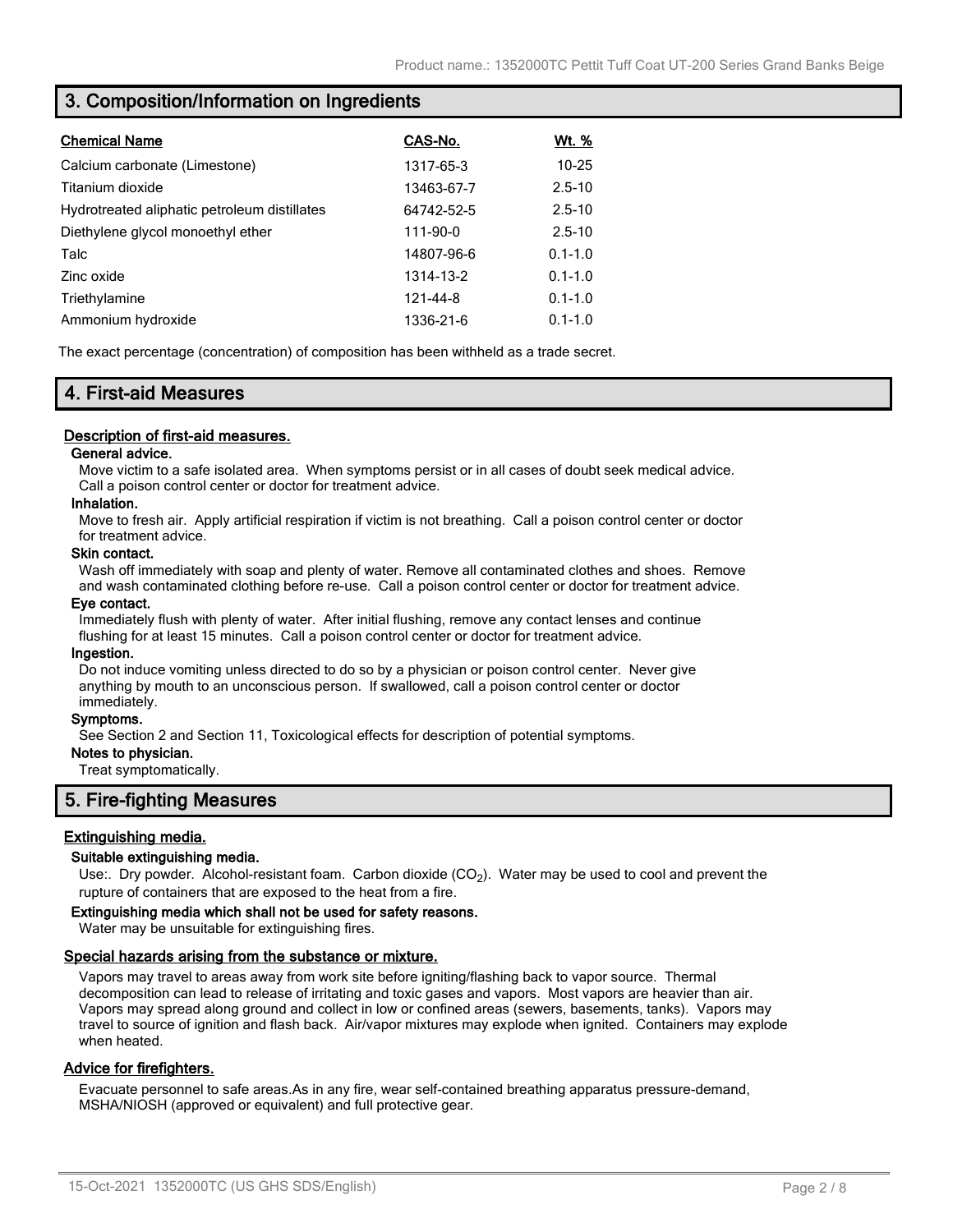### **6. Accidental Release Measures**

#### **Personal precautions, protective equipment and emergency procedures. Personal precautions.**

Avoid contact with skin, eyes and clothing. Ensure adequate ventilation, especially in confined areas. All equipment used when handling the product must be grounded. Eliminate all ignition sources (no smoking, flares, sparks or flames in immediate area). Wear protective gloves/clothing and eye/face protection. Stop all work that requires a naked flame, stop all vehicles, stop all machines and equipment that may cause sparks or flames. Do not breathe vapors or spray mist. Avoid exceeding of the given occupational exposure limits (see section 8). Thoroughly decontaminate all protective equipment after use.

### **Advice for emergency responders.**

Refer to protective measures listed in sections 7 and 8. Use personal protection recommended in Section 8.

### **Environmental precautions.**

Prevent further leakage or spillage if safe to do so. Do not allow material to contaminate ground water system. Prevent entry into waterways, sewers, basements or confined areas. See Section 12 for additional Ecological information.

### **Methods and materials for containment and cleaning up.**

### **Methods for Containment.**

Absorb with earth, sand or other non-combustible material and transfer to containers for later disposal. Prevent further leakage or spillage if safe to do so. Pick up and transfer to properly labeled containers. Clean contaminated surface thoroughly. Ground and bond containers when transferring material. Take precautionary measures against static discharges. Use personal protective equipment. Remove all sources of ignition.

### **Methods for cleaning up.**

Prevent further leakage or spillage if safe to do so. Keep away from open flames, hot surfaces and sources of ignition. Keep in suitable and closed containers for disposal. All equipment used when handling the product must be grounded. Keep combustibles (wood, paper, oil, etc) away from spilled material. Ventilate the area. Use personal protective equipment as required. Shut off ignition sources; including electrical equipment and flames. Clean contaminated objects and areas thoroughly while observing environmental regulations. Never return spills in original containers for re-use.

### **Reference to other sections.**

See section 8 for more information.

### **7. Handling and Storage**

### **Conditions for safe storage, including any incompatibilities.**

### **Advice on safe handling.**

Avoid contact with skin, eyes and clothing. Handle in accordance with good industrial hygiene and safety practice. Keep away from open flames, hot surfaces and sources of ignition. Do not pressurize, cut, weld, braze, solder, drill, grind, or expose container to heat, flame, sparks, static electricity, or other sources of ignition. Wash hands before breaks and immediately after handling the product. All equipment used when handling the product must be grounded. Take precautionary measures against static discharges. Do not breathe vapors or spray mist. Use according to package label instructions. Ground and bond containers when transferring material.

### **Hygiene measures.**

Handle in accordance with good industrial hygiene and safety practice for diagnostics. Do not eat, drink or smoke when using this product. Remove and wash contaminated clothing before re-use. Avoid contact with skin, eyes and clothing. Wash hands before breaks and immediately after handling the product.

### **Storage Conditions.**

Keep container closed when not in use. Keep in properly labeled containers. Keep containers tightly closed in a dry, cool and well-ventilated place. Store in accordance with local regulations. Keep from freezing. Keep away from food, drink and animal feedingstuffs. Keep away from heat, hot surfaces, sparks, open flames and other ignition sources. No smoking.

### **8. Exposure Controls/Personal Protection**

| Ingredients with Occupational Exposure Limits     |                      |                       |                            |                         |
|---------------------------------------------------|----------------------|-----------------------|----------------------------|-------------------------|
| <b>Chemical Name</b>                              | <b>ACGIH TLV-TWA</b> | <b>ACGIH-TLV STEL</b> | <b>OSHA PEL-TWA</b>        | <b>OSHA PEL-CEILING</b> |
| Calcium carbonate (Limestone)<br>Titanium dioxide | N.E.<br>10 mg/m $3$  | N.E.<br>N.E.          | 15 mg/m $3$<br>15 mg/m $3$ | N.E.<br>N.E.            |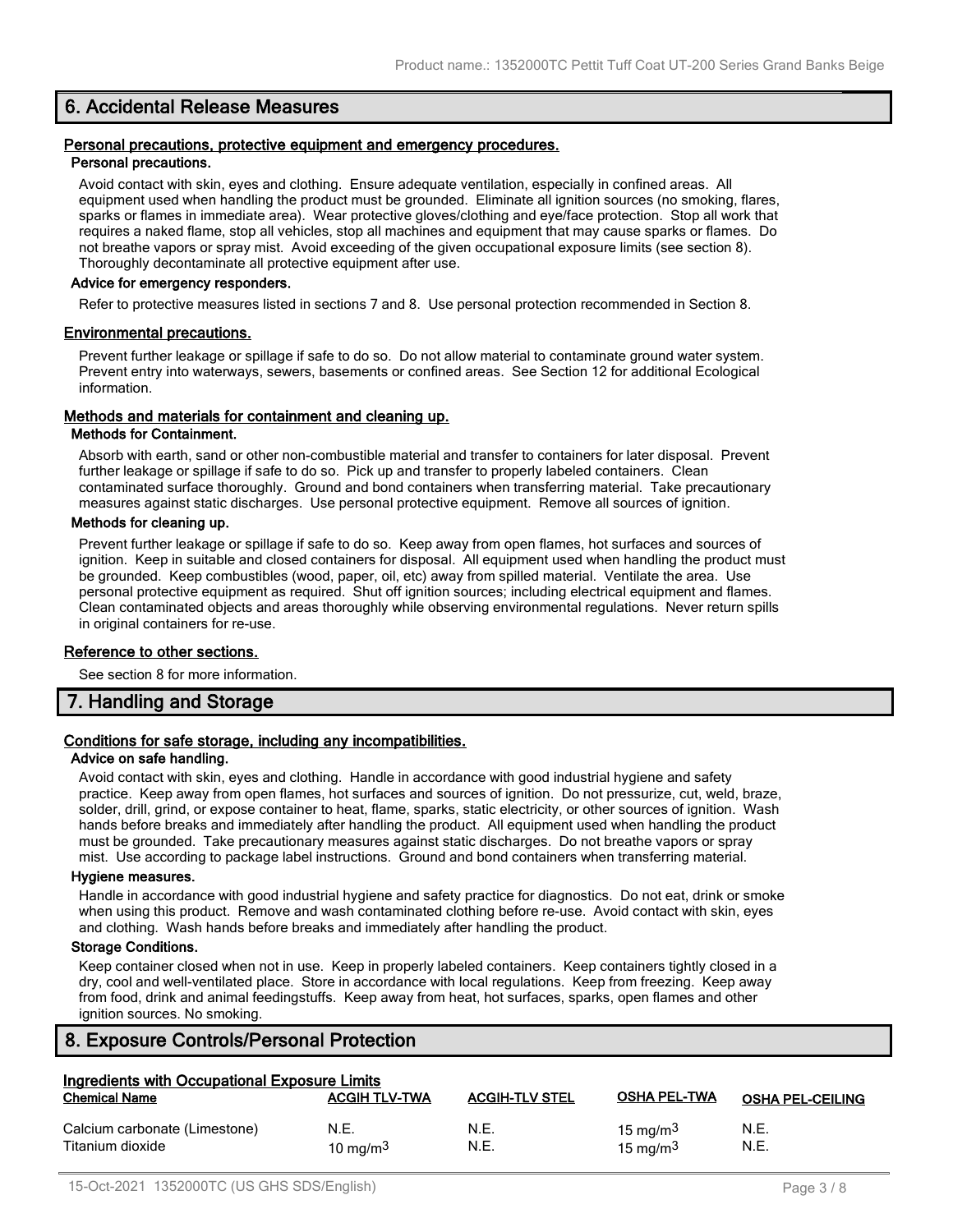Product name.: 1352000TC Pettit Tuff Coat UT-200 Series Grand Banks Beige

| Talc          | 2 mg/m <sup>3</sup> | N.E.        | N.E.                | N.E. |
|---------------|---------------------|-------------|---------------------|------|
| Zinc oxide    | 2 mg/m <sup>3</sup> | 10 mg/m $3$ | 5 mg/m <sup>3</sup> | N.E. |
| Triethylamine | $0.5$ ppm           | ppm         | 25 ppm              | N.E. |

#### **TLV = Threshold Limit Value TWA = Time Weighted Average PEL = Permissible Exposure Limit STEL = Short-Term Exposure Limit N.E. = Not Established**

### **Engineering Measures.**

Ensure adequate ventilation, especially in confined areas. Apply technical measures to comply with the occupational exposure limits.

### **Personal protective equipment.**

### **Eye/Face Protection.**

If splashes are likely to occur, wear:. Face-shield. Safety glasses with side-shields. Tightly fitting safety goggles.

### **Skin and body protection.**

Use:. Long sleeved clothing. Protective shoes or boots. Solvent-resistant gloves. Solvent-resistant apron and boots. Wear impervious gloves and/or clothing if needed to prevent contact with the material. Gloves must be inspected prior to use. Please observe the instructions regarding permeability and breakthrough time which are provided by the supplier of the gloves. Also take into consideration the specific local conditions under which the product is used, such as the danger of cuts, abrasion. Remove and wash contaminated clothing before re-use.

### **Respiratory protection.**

In case of inadequate ventilation wear respiratory protection. If exposure limits are exceeded or irritation is experienced, respiratory protection should be worn. Respiratory protection must be provided in accordance with current local regulations.

### **9. Physical and chemical properties.**

### **Information on basic physical and chemical properties.**

| <b>Physical state</b>                     | Liquid                   |
|-------------------------------------------|--------------------------|
| Appearance                                | No Information           |
| Color                                     | Beige                    |
| Odor                                      | No Information           |
| <b>Odor Threshold</b>                     | No Information           |
| рH                                        | No Information           |
| Melting/freezing point., °C (°F)          | No Information           |
| Flash Point., °C (°F)                     | 91 (195.80)              |
| Boiling point/boiling range., °C (°F)     | 100 - 3,000 (212 - 5432) |
| <b>Evaporation rate</b>                   | No Information           |
| <b>Explosive properties.</b>              | No Information           |
| Vapor pressure.                           | No Information           |
| Vapor density.                            | No Information           |
| Specific Gravity. (g/cm <sup>3</sup> )    | 1.229                    |
| Water solubility.                         | No Information           |
| Partition coefficient.                    | No Information           |
| Autoignition temperature°C                | No Information           |
| Decomposition Temperature °C.             | No Information           |
| Viscosity, kinematic.                     | $>22$ mm $2/s$           |
| Other information.                        |                          |
| Volatile organic compounds (VOC) content. | 58 g/L                   |
| Density, Ib/gal                           | 10.231                   |
|                                           |                          |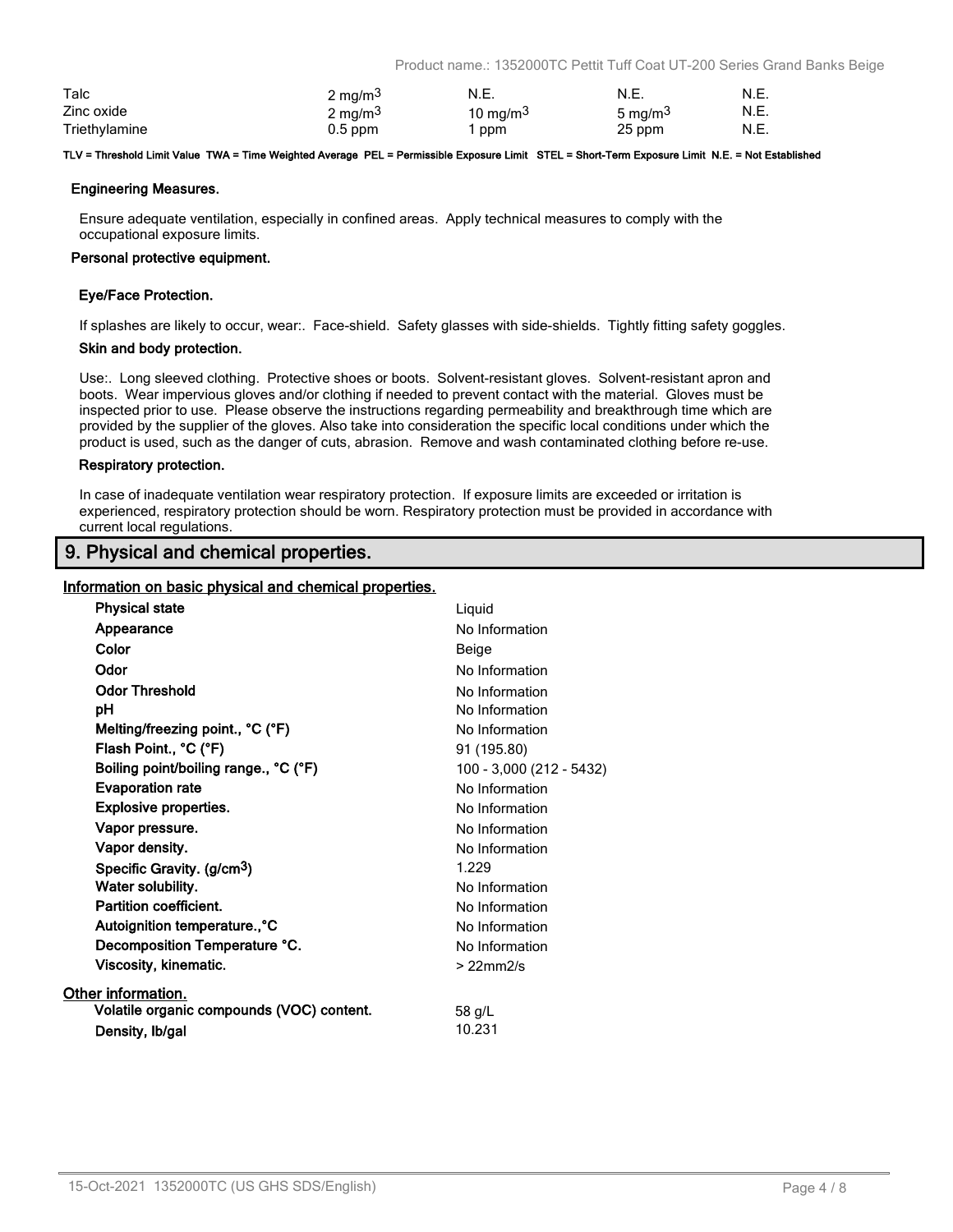## **10. Stability and Reactivity**

### **Reactivity.**

Stable under normal conditions.

#### **Chemical stability.**

Stable under recommended storage conditions.

#### **Possibility of hazardous reactions.**

None known based on information supplied.

#### **Conditions to Avoid.**

Heat (temperatures above flash point), sparks, ignition points, flames, static electricity. Keep away from heat and sources of ignition. Do not freeze.

#### **Incompatible Materials.**

None known based on information supplied.

### **Hazardous Decomposition Products.**

Thermal decomposition can lead to release of irritating gases and vapours. Possible formation of carbon oxides, nitrogen oxides, and hazardous organic compounds.

### **11. Toxicological Information**

#### **Information on toxicological effects.**

**Acute toxicity. Product Information**

### No Information

### **The following values are calculated based on chapter 3.1 of the GHS document.**

| ATEmix (oral)          | 81,009.2 mg/kg |
|------------------------|----------------|
| ATEmix (dermal)        | 81,009.2 mg/kg |
| Component Information. |                |

| CAS-No.                    | <b>Chemical Name</b>                         | LD50 Oral       | LD50 Dermal | <b>LC50 Inhalation</b>                 |
|----------------------------|----------------------------------------------|-----------------|-------------|----------------------------------------|
| 64742-52-5                 | Hydrotreated aliphatic petroleum distillates | 5000            | 5000        | N.I.                                   |
| 111-90-0                   | Diethylene glycol monoethyl ether            | 10502 mg/kg Rat | N.I.        | N.I.                                   |
| 1314-13-2                  | Zinc oxide                                   | >5000 mg/kg Rat | N.I.        | >5.7 mg/L Rat (Dust)                   |
| 121-44-8                   | Triethylamine                                | 460 mg/kg Rat   |             | 415 mg/kg Rabbit 14.5 mg/L Rat (Vapor) |
| 1336-21-6                  | Ammonium hydroxide                           | 350 mg/kg Rat   | N.I.        | N.I.                                   |
| $N.I. = No$ Information    |                                              |                 |             |                                        |
| Skin corrosion/irritation. |                                              |                 |             |                                        |
| SKIN IRRITANT.             |                                              |                 |             |                                        |
| Eye damage/irritation.     |                                              |                 |             |                                        |
| No Information             |                                              |                 |             |                                        |
|                            | Respiratory or skin sensitization.           |                 |             |                                        |
| No Information             |                                              |                 |             |                                        |

**Ingestion.**

May be harmful if swallowed.

### **Germ cell mutagenicity.**

No Information

### **Carcinogenicity.**

No Information

| <b>CAS-No.</b> | <b>Chemical Name</b> | <b>IARC</b> | <b>NTP</b> | OSHA |
|----------------|----------------------|-------------|------------|------|
|                |                      |             |            |      |

|                 | 13463-67-7 Titanium dioxide | IARC Group 2B |
|-----------------|-----------------------------|---------------|
| 14807-96-6 Talc |                             | IARC Group 3  |

### **Reproductive toxicity.**

No Information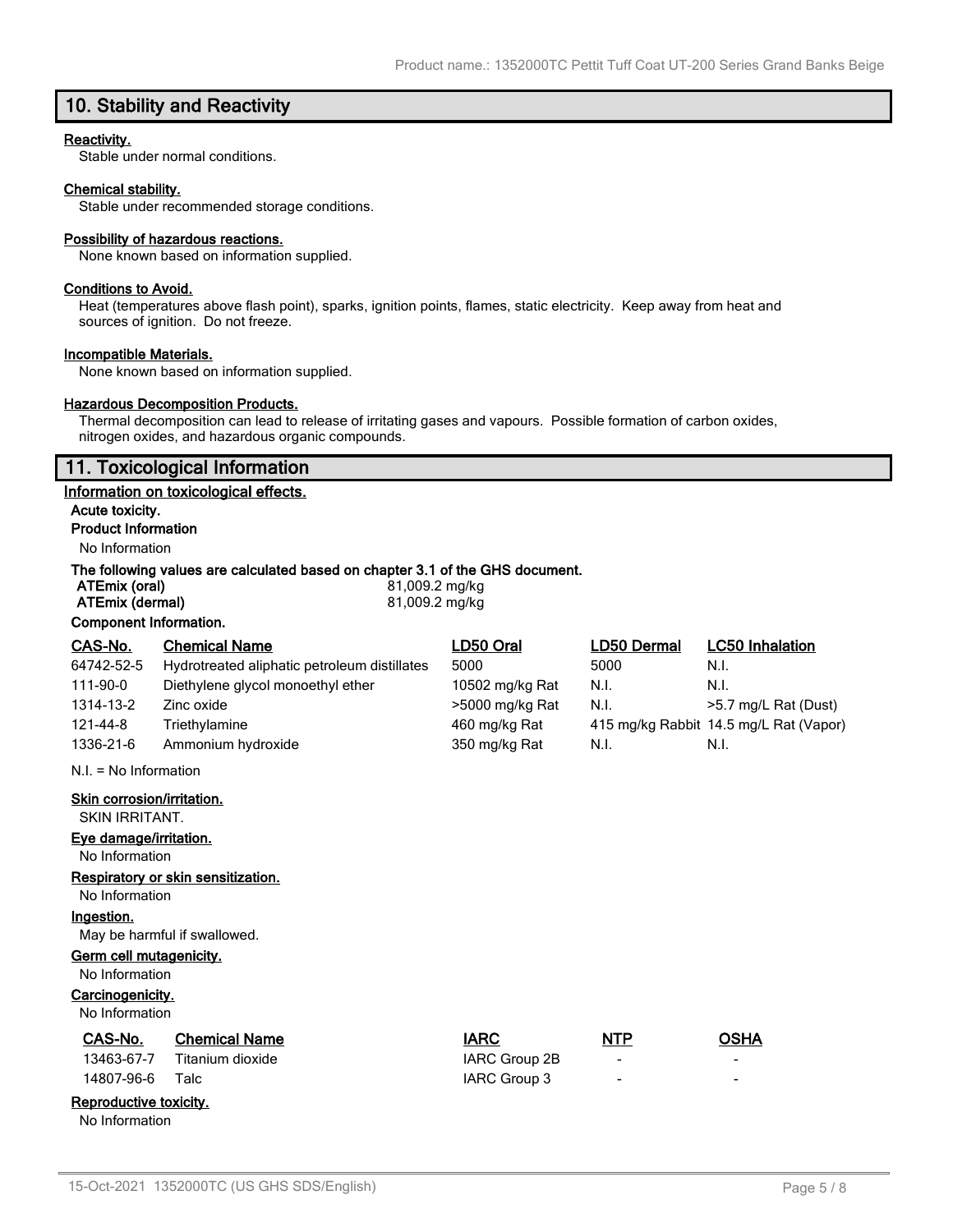### **Specific target organ systemic toxicity (single exposure).**

No Information

### **Specific target organ systemic toxicity (repeated exposure).**

May cause damage to organs through prolonged or repeated exposure.

### **Aspiration hazard.**

No Information

### **Primary Route(s) of Entry**

No Information

### **12. Ecological Information**

#### **Toxicity.**

18.07% of the mixture consists of ingredient(s) of unknown aquatic toxicity

### **Ecotoxicity effects.**

| <b>Chemical Name</b>                                          | <b>Toxicity to algae</b> | <b>Toxicity to fish</b>                                                                                                                                                                                           | Toxicity to daphnia and other<br>aquatic invertebrates                  |
|---------------------------------------------------------------|--------------------------|-------------------------------------------------------------------------------------------------------------------------------------------------------------------------------------------------------------------|-------------------------------------------------------------------------|
| Hydrotreated aliphatic petroleum<br>distillates<br>64742-52-5 |                          | LC50 96 h Oncorhynchus mykiss<br>>5000 mg/L                                                                                                                                                                       | EC50 48 h Daphnia magna<br>>1000 mg/L                                   |
| Diethylene glycol monoethyl<br>ether<br>111-90-0              |                          | LC50 96 h Lepomis macrochirus<br>10000 mg/L, LC50 96 h Lepomis<br>macrochirus 19100 - 23900 mg/<br>L, LC50 96 h Oncorhynchus<br>mykiss 11400 - 15700 mg/L,<br>LC50 96 h Pimephales promelas<br>11600 - 16700 mg/L | EC50 48 h Daphnia magna 3940<br>$-4670$ mg/L                            |
| Talc<br>14807-96-6                                            |                          | LC50 96 h Brachydanio rerio<br>$>100$ g/L                                                                                                                                                                         |                                                                         |
| Zinc oxide<br>1314-13-2                                       |                          | LC50 96 h Danio rerio 1.55 mg/L                                                                                                                                                                                   |                                                                         |
| Triethylamine<br>121-44-8                                     |                          | LC50 96 h Pimephales promelas<br>43.7 mg/L                                                                                                                                                                        | EC50 48 h Daphnia magna 200<br>mg/L                                     |
| Ammonium hydroxide<br>1336-21-6                               |                          | LC50 96 h Pimephales promelas<br>$8.2 \text{ mg/L}$                                                                                                                                                               | EC50 48 h water flea 0.66 mg/L,<br>EC50 48 h Daphnia pulex 0.66<br>mg/L |

### **Persistence and degradability.**

No data are available on the product itself.

### **Bioaccumulative potential.**

Discharge into the environment must be avoided.

Triethylamine

### **CAS-No. Chemical Name log POW**

| 111-90-0 |  |
|----------|--|
| 121-44-8 |  |

### **Mobility in soil.**

No information

### **Other adverse effects.**

No information

### **13. Disposal Considerations**

### **Waste Disposal Guidance.**

Disposal should be in accordance with applicable regional, national and local laws and regulations.

Empty containers should be taken to an approved waste handling site for recycling or disposal.

### **14. Transport Information**

### **DOT**

1.00 Diethylene glycol monoethyl ether -0.8<br>1.45 Triethylamine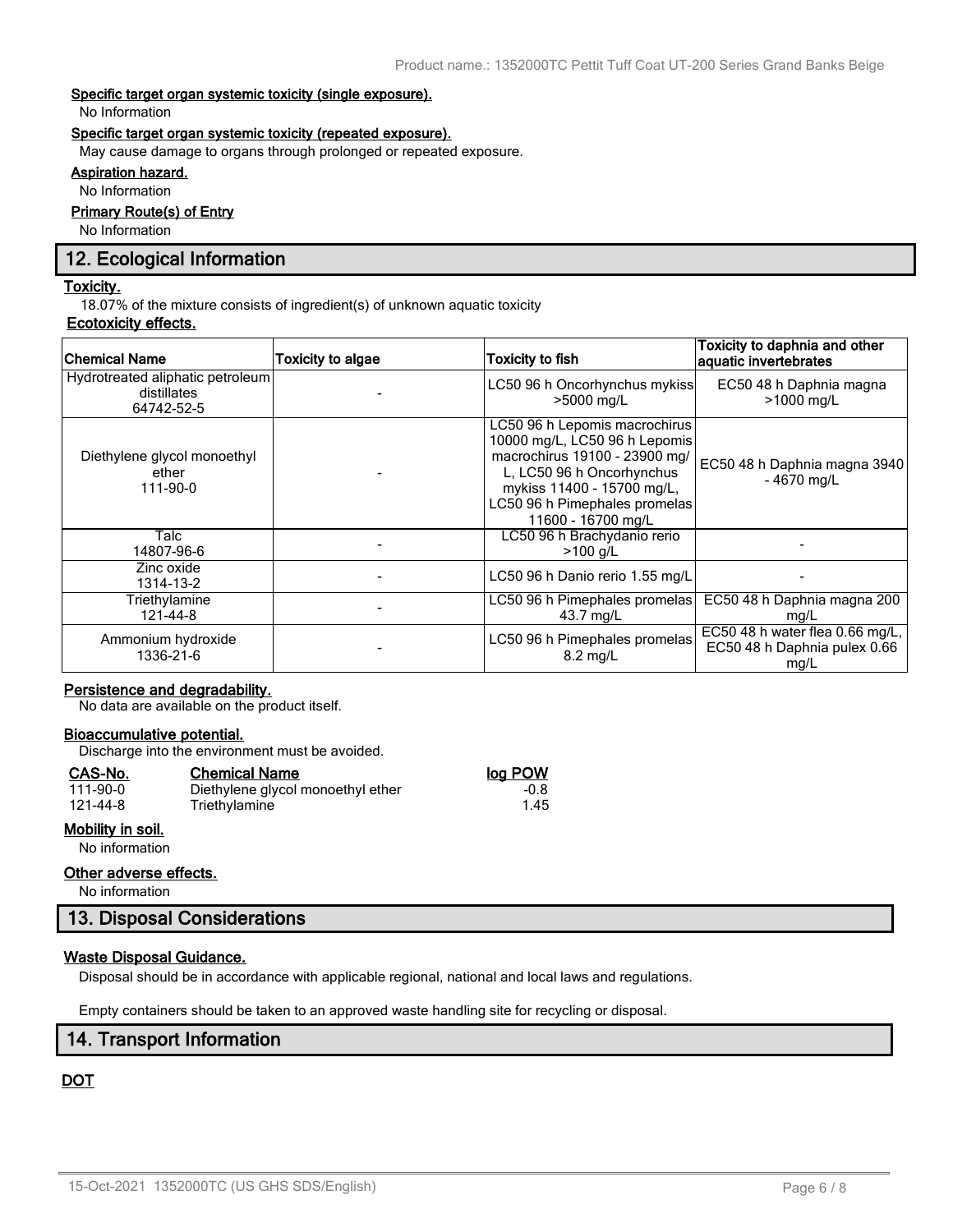| <b>Shipping Name:</b>          | Combustible Liquids, n.o.s.                                                               |
|--------------------------------|-------------------------------------------------------------------------------------------|
| <b>Hazard Class:</b>           | Comb. lig                                                                                 |
| UN/NA Number:                  | NA1993                                                                                    |
| <b>Packing Group:</b>          | Ш                                                                                         |
| <b>Additional Information:</b> | LTD QTY: This product may be reclassified as "limited quantity" per 49 CFR 173.150 (b)(3) |
| IMDG                           | No Information                                                                            |
| <b>Additional Information:</b> | Not regulated                                                                             |
| <b>IATA</b>                    | No Information                                                                            |
| <b>Additional Information:</b> | Not regulated                                                                             |

### **15. Regulatory Information**

### **International Inventories:**

| <b>TSCA</b>          | Complies                                                                                          |  |  |  |
|----------------------|---------------------------------------------------------------------------------------------------|--|--|--|
| <b>DSL</b>           |                                                                                                   |  |  |  |
| <b>DSL/NDSL</b>      |                                                                                                   |  |  |  |
| <b>EINECS/ELINCS</b> |                                                                                                   |  |  |  |
| <b>ENCS</b>          |                                                                                                   |  |  |  |
| <b>IECSC</b>         |                                                                                                   |  |  |  |
| <b>KECI</b>          |                                                                                                   |  |  |  |
| <b>PICCS</b>         |                                                                                                   |  |  |  |
| <b>AICS</b>          |                                                                                                   |  |  |  |
| <b>NZIOC</b>         |                                                                                                   |  |  |  |
| <b>TCSI</b>          |                                                                                                   |  |  |  |
| <b>TSCA</b>          | United States Toxic Substances Control Act Section 8(b) Inventory.                                |  |  |  |
| <b>DSL</b>           | Canadian Domestic Substances List.                                                                |  |  |  |
| <b>DSL/NDSL</b>      | Canadian Domestic Substances List/Canadian Non-Domestic Substances List                           |  |  |  |
| <b>EINECS/ELINCS</b> | European Inventory of Existing Chemical Substances/European List of Notified Chemical Substances. |  |  |  |
| <b>ENCS</b>          | Japan Existing and New Chemical Substances.                                                       |  |  |  |
| <b>IECSC</b>         | China Inventory of Existing Chemical Substances.                                                  |  |  |  |
| <b>KECL</b>          | Korean Existing and Evaluated Chemical Substances.                                                |  |  |  |
| <b>PICCS</b>         | Philippines Inventory of Chemicals and Chemical Substances.                                       |  |  |  |
| <b>AICS</b>          | Australian Inventory of Chemical Substances.                                                      |  |  |  |
| <b>NZIoC</b>         | New Zealand Inventory of Chemicals.                                                               |  |  |  |
| <b>TCSI</b>          | Taiwan Chemical Substance Inventory                                                               |  |  |  |

## **U.S. Federal Regulations:**

### **SARA SECTION 313:**

This product does not contain any chemicals that are subject to the reporting requirements of SARA 313. **TOXIC SUBSTANCES CONTROL ACT 12(b):**

This product does not contain any chemicals that are subject to the reporting requirements of TSCA 12(b).

### **CALIFORNIA PROPOSITION 65 CARCINOGENS**



Warning: The following ingredients present in the product are known to the state of California to cause Cancer:.

**Chemical Name CAS-No.** Titanium dioxide 13463-67-7<br>Carbon black 1333-86-4 Carbon black